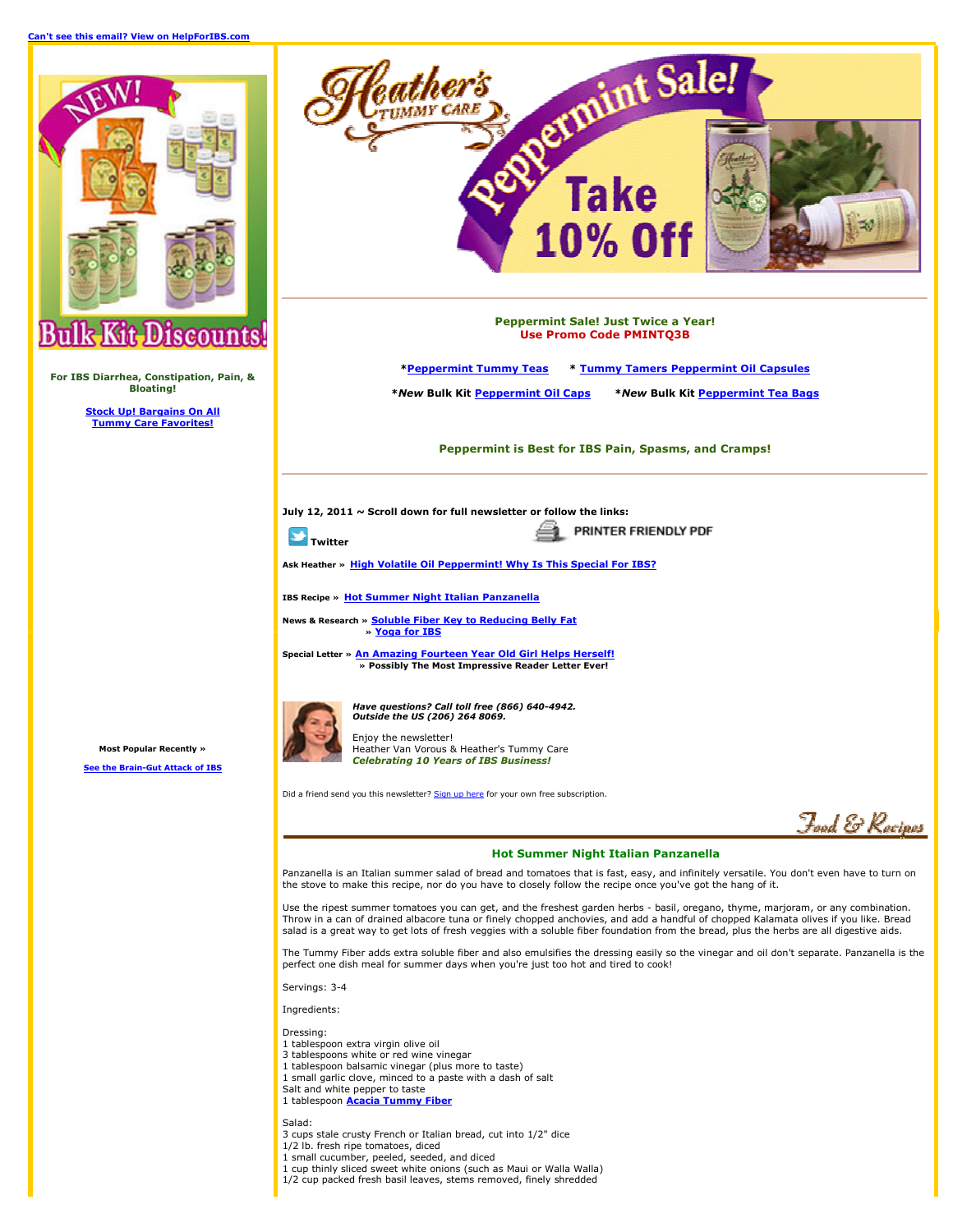#### Directions:

Whisk together all dressing ingredients and set aside. Combine all salad ingredients in a large bowl and toss gently. Drizzle with dressing and toss to coat. Let sit a while till bread softens, then enjoy. Add more vinegar, tomatoes, or herbs to taste!

Serve this salad with an iced glass of **Fennel Tummy Tea** on a hot summer night!

Are vou just learning how to eat for IBS? A little intimidated at the thought of special IBS recipes? Not quite sure just what makes these recipes special in the first place? Don't worry! Get Eating for IBS and find the answers to all your questions.



### Certified Organic Acacia Senegal ~ Pure Soluble Fiber

The prebiotic fiber that relieves both diarrhea and constipation!\*\*

100% Acacia Senegal \*\* Never Low Grade Acacia Seyal

Saecial Letters

#### An Amazing Fourteen Year Old Girl Helps Herself!

Aside from abbreviating her last name for privacy, I did not edit Sarah's letter at all. Her writing, grammar, and punctuation were all flawless - so impressive for a fourteen year old, but probably not surprising considering the kind of person she must be to have taken  $\frac{1}{2}$  such control of her life and health as a young girl.  $\sim$  Heather

#### Hi Heather!

I'm not sure if this is the right place to email you, but I just wanted to let you know how thankful I am for your IBS diet and products. I'm fourteen years old, and have had IBS to some degree ever since I was six years old (after a recurrent C. diff infection). When I was eleven I got recurrent C. diff again, this time a much more resistant strain. It took over six months to get rid of the infection, and by then my colon had basically had it!

I was in constant pain for a long time, and finally one morning I just broke down; I couldn't take it anymore. I prayed and asked God if he could please, please take the pain away, or show me something I could do or take to help it. That very night I found your website!

Now I have both of your IBS books, I follow the IBS diet very carefully, and I take peppermint capsules and Tummy Fiber. I'm doing so much better! I only have episodes of pain or diarrhea/constipation every few days, and even then they're very mild.

Thank you, thank you, thank you for sharing your strategies with the world, Heather - they have helped so many people so much!

Sarah Mc.

PS - My little sister with chronic diarrhea has also found almost complete relief with your diet.

Thank you so much, Sarah! It is really wonderful to know you're doing so much better, and so impressive that you helped yourself! ~ Heather

Did vou miss the recent letter from Diana, who took the plunge?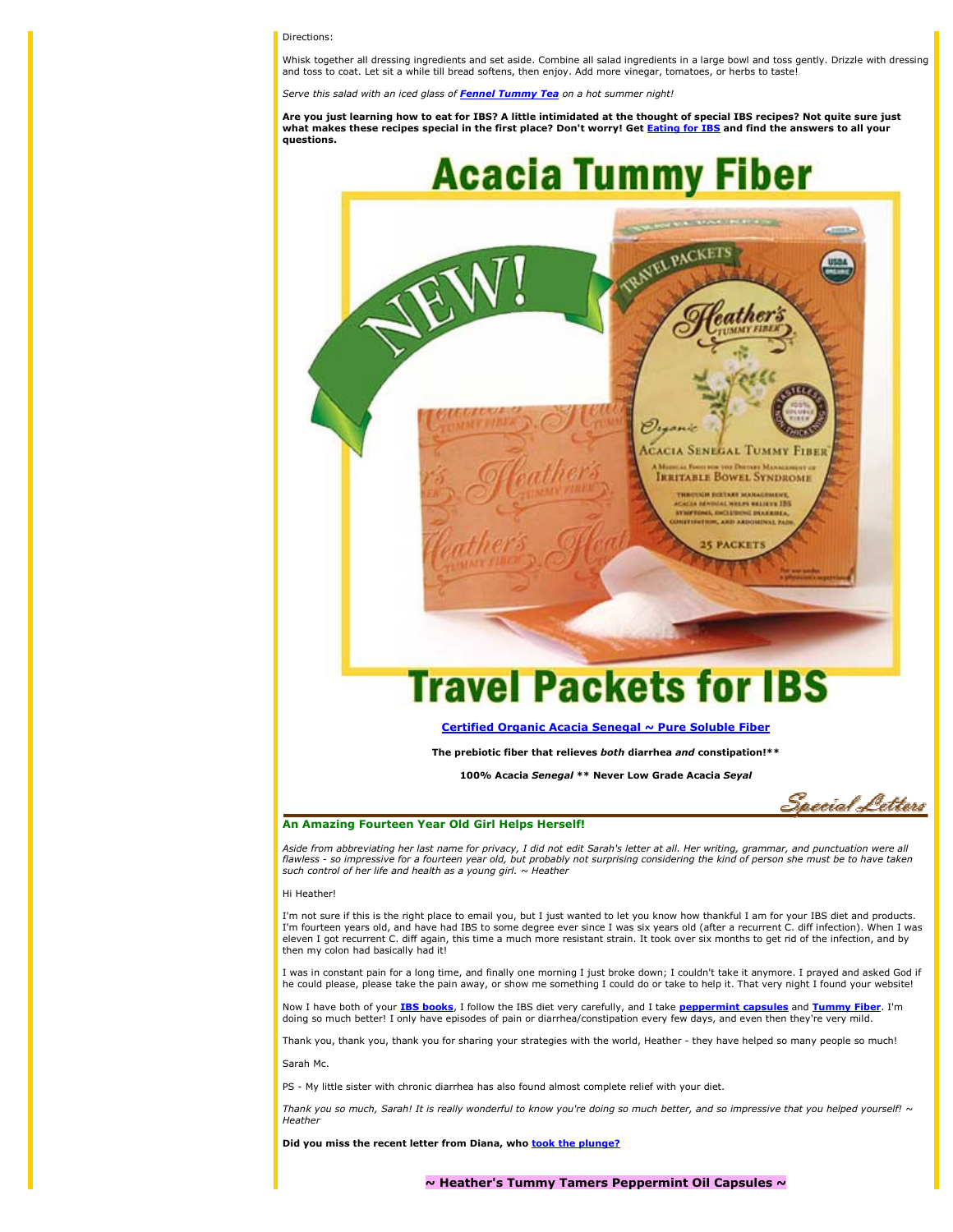

Our Peppermint Oil Caps have the added benefits of fennel and ginger oils, and they help prevent abdominal pain, gas, and bloating!

Rx News & Research

## **Soluble Fiber Key to Trimming Bad Belly Fat**

Increasing daily soluble fiber intake may help you lose dangerous visceral fat, which produces hormones and other substances linked to a host of chronic diseases, according to a new study from Lake Forest Baptist Medical C

Unlike the subcutaneous fat found just under the skin, visceral fat is located deep in the belly and wraps around a person's vital organs. Researchers at Wake Forest Baptist Medical Center found the way to hone in on this deep belly fat is to get moderate amounts of regular exercise and to eat more soluble fiber from vegetables, fruits and beans.

"We know that a higher rate of visceral fat is associated with high blood pressure, diabetes and fatty liver disease," said the study's lead<br>researcher, Dr. Kristen Hairston, assistant professor of internal medicine at Wak center. "Our study found that making a few simple changes can have a big health impact."

Go here for soluble fiber food info.

Go here for soluble fiber supplement info.

Go here for full research article.

## **Free Yoga for IBS!**

The Pediatric Pain Program at UCLA is conducting a study on Iyengar Yoga for young people aged 14-26 years with Irritable Bowel Syndrome (IBS). The study involves young people completing a 6-week course of yoga

Participants will also be asked to attend two laboratory sessions at a venue close to UCLA which will involve completing questionnaires, interviews, lab stress tasks and saliva samples and will last approximately 3 hours.

All yoga classes will be free, and they will cover any parking expenses.

For more information, please call (310) 475-3191 ext. 221, or email KLung @ mednet.ucla.edu.

**View the program flyer.** 

Go here for yoga poses for IBS.

Researchers call gut-directed hypnotherapy a "cure" for IBS!

The Best Gut-Directed Self-Hypnosis Program for All IBS Symptoms



Gives an average 85% reduction of pain and bowel dysfunction symptoms. **Listen to IBS Audio Program 100 samples!** 

Ask Heather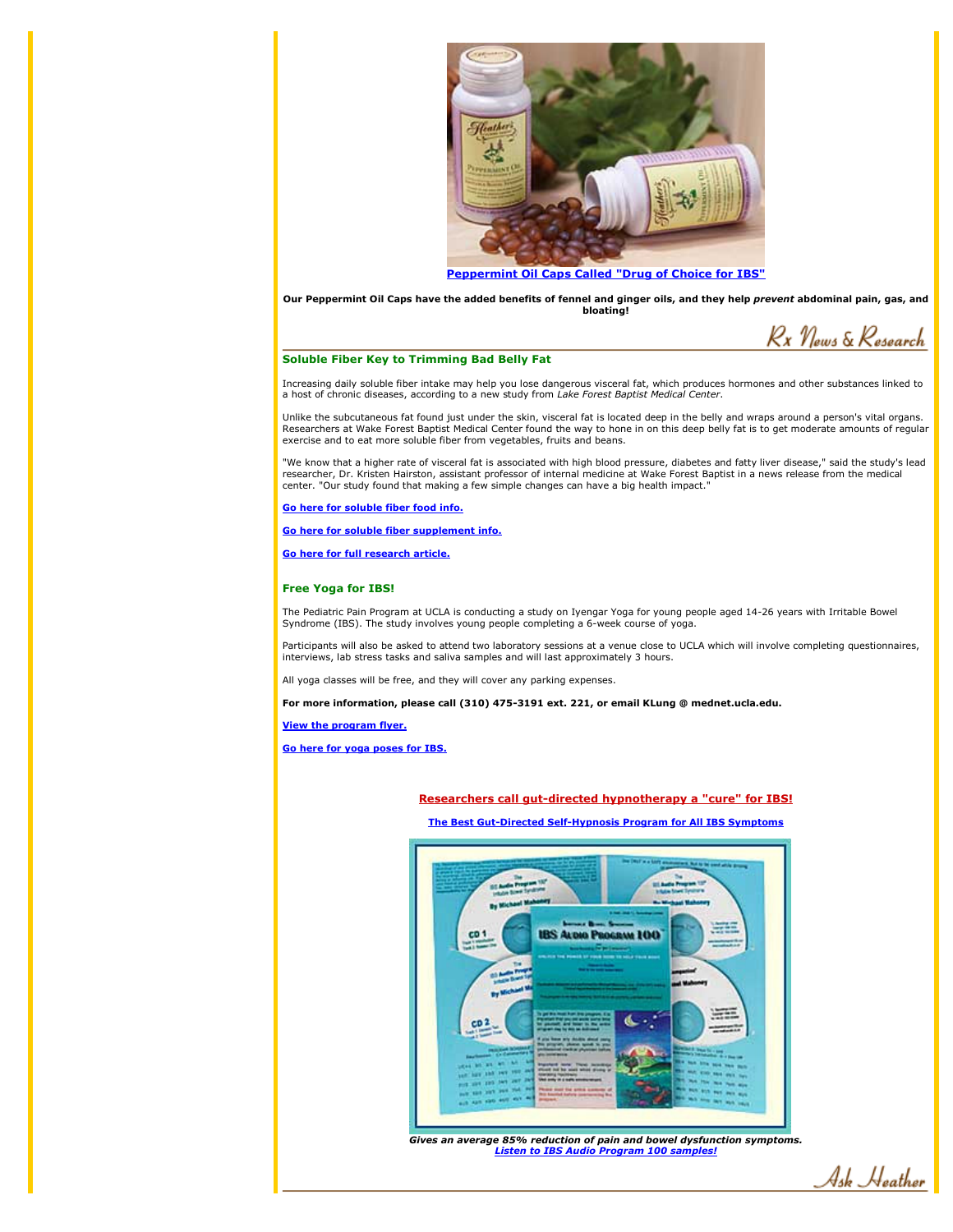#### Why Peppermint Tummy Tea is So Special for IBS (see for yourself!)

Peppermint has an ancient history as a remedy for digestive upsets, and in general is a wonderful herb for quickly relieving (and even preventing) IBS symptoms.

The traditional use of peppermint has some interesting science behind it. Menthol and methyl salicylate are the main active ingredients of peppermint, and these elements are found in the volatile oil content of the mint leaves.

Internally, these compounds have **anti-spasmodic actions**, with calming effects on the smooth muscles of the stomach, intestinal tract, and uterus. They also have powerful analgesic (pain-killing) properties, which are med opioid receptors, which help block pain signal transmission.

The volatile oils in peppermint, when taken as medicinal strength brewed tea or as enteric-coated peppermint oil capsules, are extremely useful for IBS. Clinical studies have shown that peppermint helps IBS abdominal pain and spasms, diarrhea, and urgency (and it will NOT worsen constipation, Peppermint is also anti-bacterial, increases gastric juices, and helps relieve gas, nausea, vomiting, and morning sickness.

Peppermint contains essential oils that stimulate the gallbladder to secrete its store of bile, which the body uses to digest fats. This makes peppermint a wonderful digestive aid for heavy meals. Mint also improves the function of the muscles that line the stomach and intestines, relieves diarrhea, and has a calming, numbing effect on the entire GI tract.

Personally, I find peppermint to be the strongest anti-spasmodic and pain reliever of all the herbs, and when an IBS attack flares I really appreciate its noticeable whole-body mild relaxing effect as well. On a daily basis I find peppermint more effective (and certainly more enjoyable) than prescription anti-spasmodic drugs, particularly when

However, it's amazing to taste and feel the difference between high volatile oil Peppermint Tummy Tea formulated specifically for helping IBS symptoms versus regular peppermint tea brands.

For *immediate* relief of IBS spasms and abdominal pain, I always have a strong, hot cup of Peppermint Tummy Tea

In all the years I've struggled with IBS, nothing - and I do mean nothing - has worked better and faster to flat out stop IBS pain in its tracks. I keep Peppermint Tummy Tea on hand at home, at work, in my luggage, and eve

Not everyone is subject to sudden, severe attacks of IBS pain, but if you are (and I am) I can't recommend anything more fervently than this tea. If your IBS can come out of nowhere, and have you on the floor begging for help this very second because you can't wait minutes, Peppermint Tummy Tea is your new best friend.

But does it really have to be Peppermint Tummy Tea? Why not just any regular brand of mint tea?

There is a world of difference between high volatile oil Tummy Tea and typical store brands. Every other peppermint tea brand I've seen is simply meant to be enjoyed as a "nice hot cup of tea", for drinking pleasure. This is NOT the case with Peppermint Tummy Tea.

Peppermint Tummy Tea is unique for several reasons:

\* Extremely high volatile oil levels. Why does this matter? Because the volatile oil has the components within the peppermint leaf that yield the medicinal benefits. The higher the volatile oil level, the stronger the cup of tea, and the greater the benefit for IBS symptoms.

Our Peppermint Tummy Tea (on sale at 10% off) has a volatile oil content of 3% for the second year in a row. This is the highest level our farmer has ever seen for mint (1.8% to 2.0% is considered high)!

You can actually see the oil rising to the surface of the peppermint leaves in the field. This is what our farmers watch for so they know when to harvest the fields at the optimum volatile oil level. In the close up below, one of our peppermint plants has tiny little droplets of oil surfacing on its leaves, which are visible in the photo. When I was out in our fields last fall right before harvest, the whole expanse of peppermint looked like it was glistening. It was not only beautiful, but the smell and taste of the fresh leaves was more potent than I ever would have imagined.

Take a look at the pictures below and you can see for yourself!



**Close Up of Volatile Oil Droplets on Our Peppermint Leaves**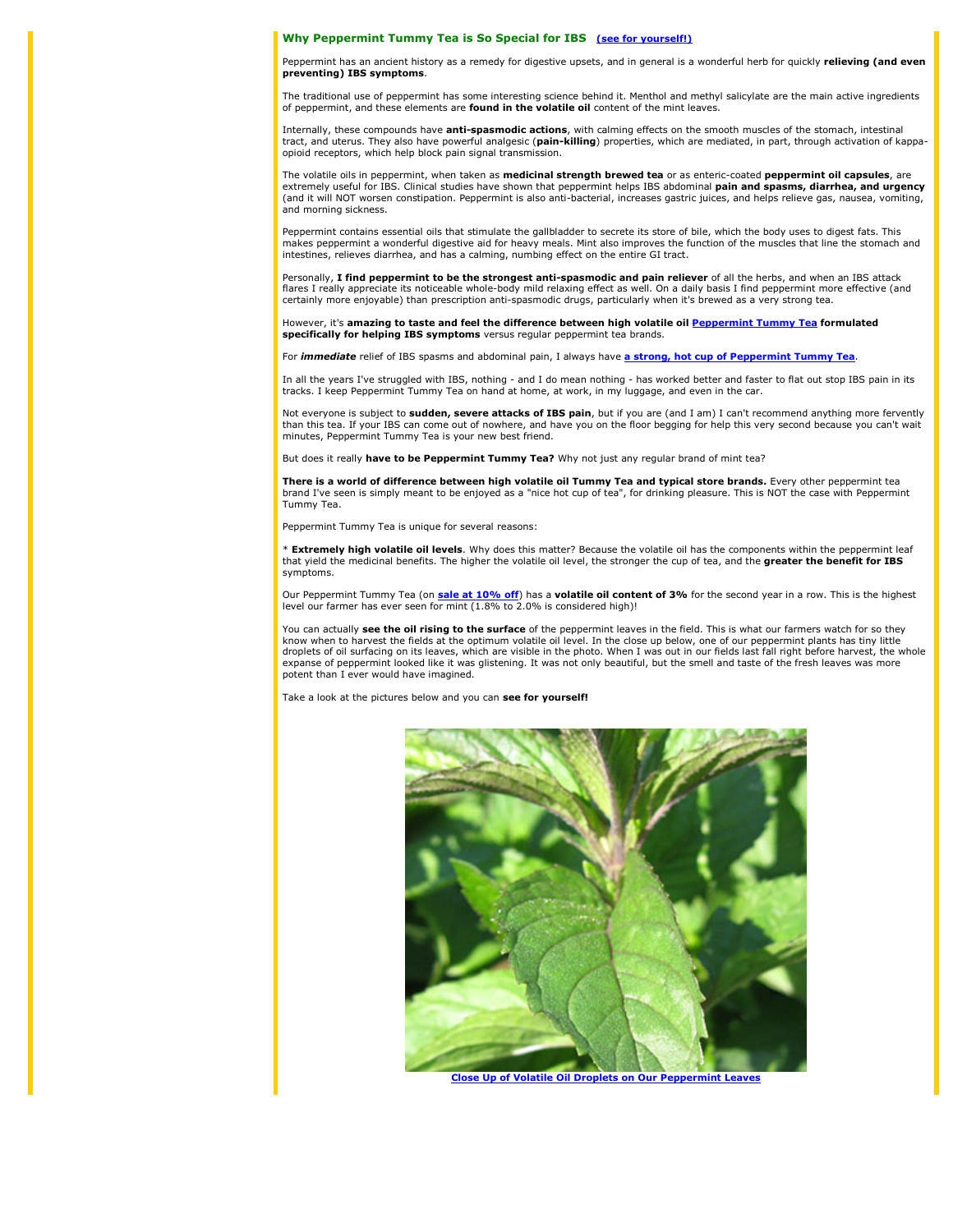

**Our Gorgeous Organic Peppermint Fields Before Harve** 

#### Our Peppermint Tummy Tea also has:

\* Very large leaf size for peppermint (cut and sift grade, the largest cut available in the organic market). Other teabag brands use "teabag cut" herbs, which are very finely milled. This is so the tea will flow through teabag machines. But, the more finely you cut an<br>herb, the more volatile oil is released and dissipated, and the weaker the final cup o own teabag machines so that we could run large leaf peppermint through our machines.)

\* Special jumbo-size teabags, which give an average of three times more peppermint per bag as other brands.

\* Our peppermint is USDA certified organic. This means, among other things, that it is guaranteed free of: pesticides, fertilizers, herbicides, GMO (genetically modified organisms), preservatives, additives, irradiation, and there is no animal testing.

Organic materials and processing are significantly more expensive (for example, bulk organic peppermint costs four times more than conventionally grown peppermint). But, our tea prices are actually significantly less expensive than non-organic brands.

In addition, a comprehensive review of 97 published studies (published as the "State of Science Review" by The Organic Center) comparing the nutritional quality of organic and conventional foods has shown that organic plants contain higher levels of 8 of 11 nutrients studied, including significantly greater concentrations of the health-promoting polyphenols and antioxidants. This review concluded that organically grown plants are 25% more nutrient dense, on average, than conventionally grown plants.

\* Peppermint Tummy Tea is **packed in very generous quantities**, as it is meant to be used daily for IBS symptoms. There are 36<br>Peppermint Tummy Teabags per canister (and a full pound of peppermint in the Peppermint Loose P best for IBS.

The end result? Peppermint Tummy Tea is exponentially stronger and more effective, and a better value, than other brands.

For me, medicinal-strength peppermint tea has what it takes to stop an IBS attack in its tracks. Peppermint Tummy Tea is the only brand of high volatile oil tea for IBS I know of, and one sip is all it takes to tell the difference.

It isn't enough to get a great value for your IBS treatments - you also have to get great results. For abdominal pain, spasms, and cramping, Peppermint Tummy Tea offers both. Try it and see for yourself!

 $\sim$  Heather



**Organic High Volatile Oil Peppermint Tummy Tea Bags** 

Extraordinary Quality ~ Very Economical Peppermint is great for IBS pain & spasms.